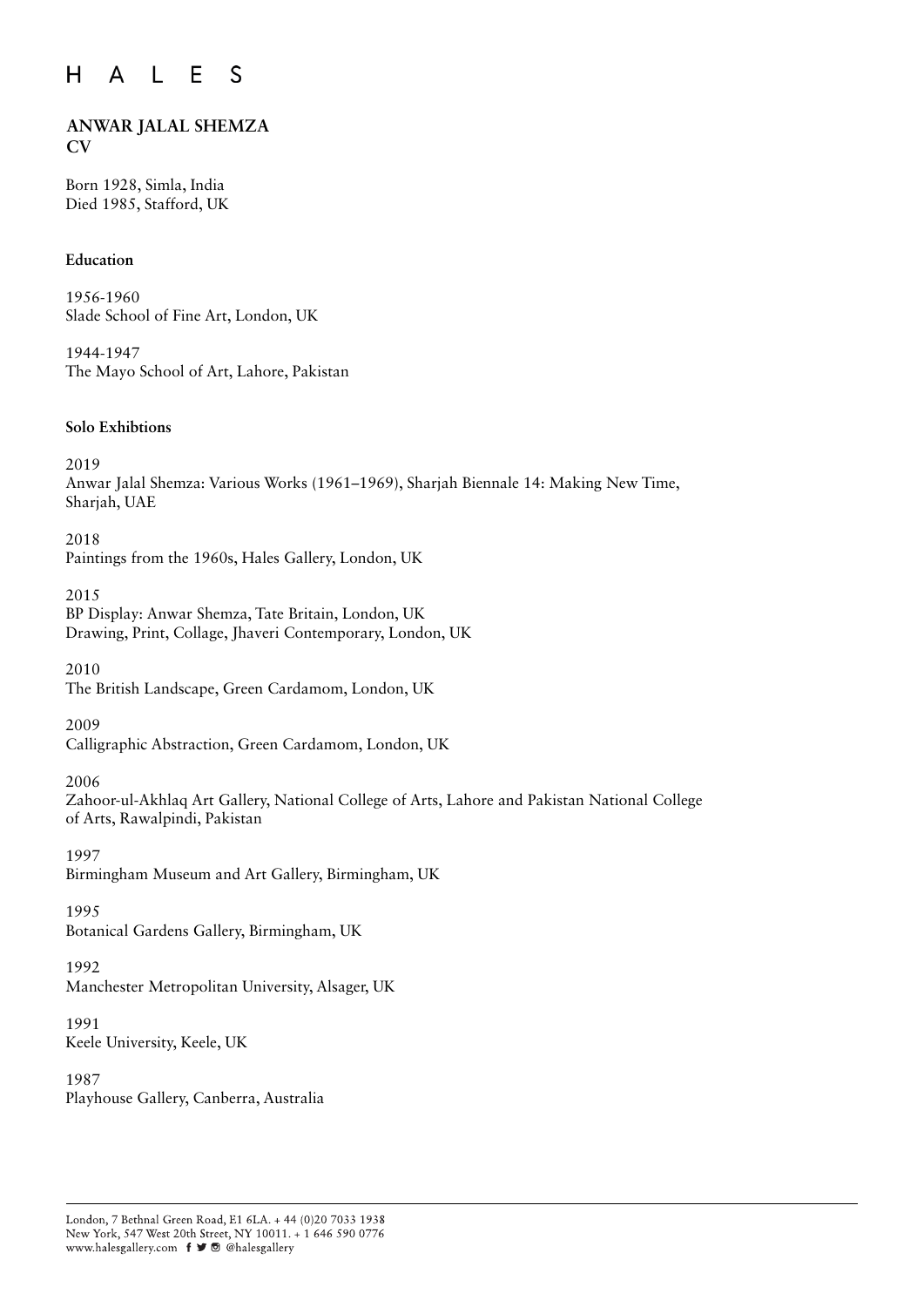#### A L E  $H$ S

## 1985

Roots, Indus Gallery, Karachi, Alhamra Art Centre, Lahore and Pakistan National Council of the Arts Gallery, Islamabad and Peshwar, Pakistan

1972

Ashmolean Museum, Oxford, UK

1967

Exhibition of 25 Paintings, Alhamra Art Centre, Lahore and Pakistan National Council of the Arts Gallery, Islamabad and Peshwar, Pakistan

1966

Commonwealth Institute, London, UK

1964 Ashmolean Museum, Oxford, UK Keele University, Keele, UK Stafford College of Art, Stafford, UK

1963

Paintings, Drawings, 1957-1963, Gulbenkian Museum of Oriental Art and Archaeology, Durham, UK

1962

An Exhibition of Paintings and Drawings, Alhamra Art Centre, Lahore, Pakistan

1961

Exhibition of Paintings by Shemza, Pakistan National Council of the Arts Gallery, Karachi, Pakistan

Exhibition of Paintings and Drawings: 75 Heads, Pakistan National Council of the Arts Gallery, Karachi, Pakistan

1960

Paintings, Gallery One, London, UK Society of Contemporary Art Gallery, Rawalpindi, Pakistan

1959

Drawings and Paintings, A J Shemza, New Vision Centre, London, UK

1956

Heads, Drawings and Painting, Pakistan National Council of the Arts Gallery, Karachi, Pakistan Paintings by Anwar Jalal Shemza, University of the Punjab, Lahore, Pakistan

1954

Thirty Portraits of Quaid-i-Azam, Alhamra Art Centre, Lahore, Pakistan Exhibition of Paintings, Sculpture and Pottery, Alhamra Art Centre, Lahore, Pakistan

# **Selected Group Exhibitions**

2022

Postwar Modern: New Art in Britain 1945-65, Barbican Centre, London, UK A Century of the Artist's Studio 1920 - 2020, Whitechapel Gallery, London, UK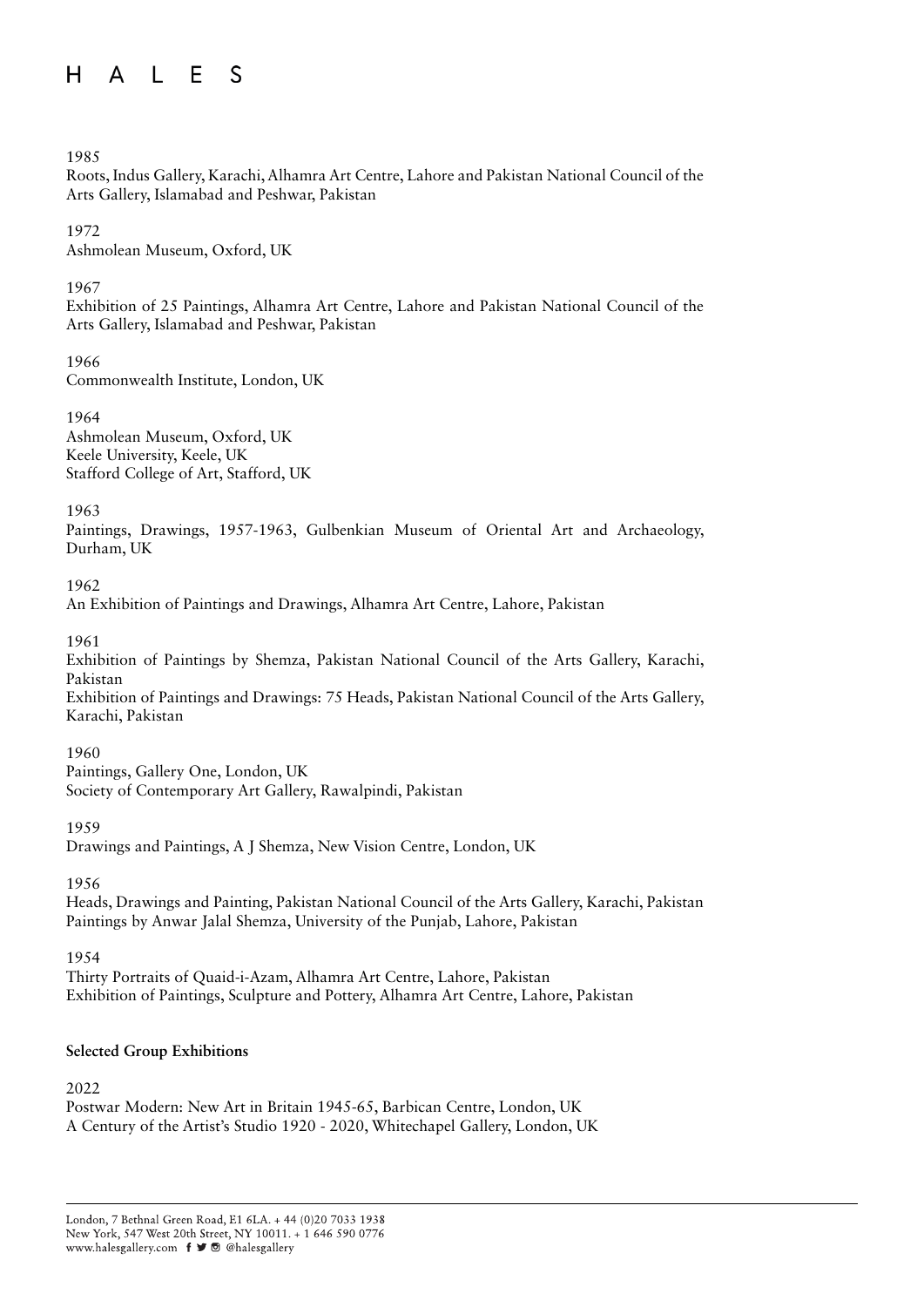#### A L E  $H$  $\mathcal{S}$

# 2021

Unsettled Objects, Sharjah Art Foundation, Al Sharjah, UAE Abstraction and Calligraphy - Towards a Universal Language, Louvre Abu Dhabi, UAE

# 2019

Home Is a Foreign Place: Recent Acquisitions in Context, The Met Breuer, New York, NY, USA

## 2018

Speech Acts: Reflection-Imagination-Repetition, Manchester Art Gallery, Manchester, UK What's Essential, Jhaveri Contemporary, Mumbai, India Kamrooz Aram, Anwar Jalal Shemza, Hales Project Room, New York, USA

# 2017

Windows, Jhaveri Contemporary, Mumbai, India South Asian Modernists 1953-63, The Whitworth Art Gallery, Manchester, UK Art Dubai Modern, Jhaveri Contemporary, Dubai, UAE

# 2016

Rewind, Dhaka Art Summit, Dhaka, Bangladesh Postwar: Art Between the Pacific and the Atlantic, 1945-1965, Haus Der Kunst, Munich, Germany

### 2014

Dhaka Art Summit, Jhaveri Contemporary, Dhaka, Bangladesh Burning Down the House, 10th Gwangju Biennale, South Korea The Importance of Staying Quiet, Yallay Gallery, Hong Kong, China Trajectories: 19th–21st Century Printmaking from India and Pakistan, Sharjah Museum of Art, Sharjah, UAE

# 2012

Migrations: Journeys into British Art, Tate Britain, London, UK

# 2011

Drawn from Life, Abbott Hall Art Gallery, Kendal, UK

### 2008

Drawn from Life 1: Drawing Process, Green Cardamom, London, UK

# 2000

Pakistan: Another Vision, Brunei Gallery, London, UK The Coming Age in the New Millennium, Alliance Francaise de Singapour, Singapore

### 1999

Typo, Ikon Gallery, Birmingham, UK

# 1998

Clwyd Theatre, Mold, Wales, UK

### 1997

Printmakers of Pakistan, Bradford, UK

# 1989

The Other Story: Afro-Asian Artists in Post-War Britain, Hayward Gallery, London, UK Wolverhampton City Art Gallery, Wolverhampton and Cornerhouse, Manchester, UK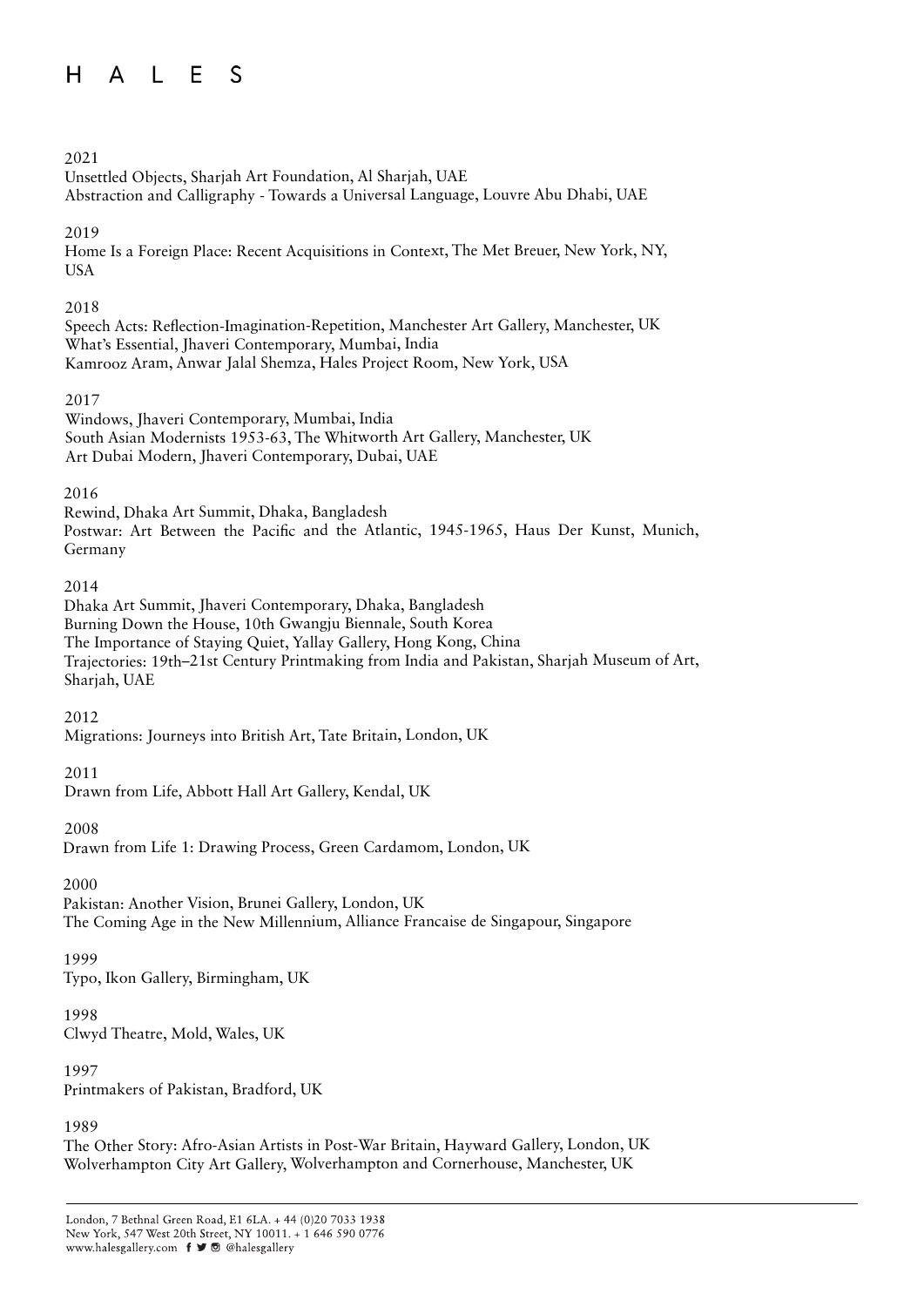#### A L E  $H$  $\mathcal{S}$

# 1987

Anwar and Mary Shemza, Playhouse Gallery, Canberra, Australia

# 1986

6th Triennial of World Art, New Delhi, India

# 1973

1st British International Drawing Biennale, Teeside Art Gallery, Teeside, UK

# 1972

3rd Biennial of Engraving, Art Gallery, International Club de la Estampa, Buenos Aires, Argentina

# 1971

East Comes West, Bradford City Art Gallery, Bradford, UK

# 1970

2nd International Exhibition of Original Drawings, Moderna Galerija, Rijeka, Yugoslavia 2nd Biennial of Engraving, Art Gallery, International Club de la Estampa, Buenos Aires, Argentina

# 1969

A J Shemza and R Silvester, Paintings, Prints, Enamels and Reliefs, Commonwealth Institute, Edinburgh, UK

# 1968

6th International Print Biennial, National Museum of Modern Art, Tokyo, Japan 1st Biennial of Engraving, Art Gallery, International Club de la Estampa, Buenos Aires, Argentina

Centenary Exhibition, Royal Commonwealth Society, Bristol, UK

1967

4th International Triennial of Original Coloured Graphic, Parktheatre, Grenchen, Switzerland

# 1965

An Exhibition of Paintings by Four Commonwealth Artists, Chester Town Hall, Chester, UK

# 1963

Graphische Sammlung, Albertina, Vienna, Austria September Exhibition, Grosvenor Gallery, London, UK

# 1962

Exhibition of Paintings: A J Shemza and Mary Katrina, The Society of Contemporary Art, Rawalpindi, Pakistan

# 1958

Five Modern Painters of Pakistan, Woodstock Gallery, London, UK

# 1955

Moyene, Imam, Shemza: Lahore Art Circle, United States Information Centre, Murree, Pakistan Lahore Art Circle Group Exhibition, The Divisional Auditorium, Lahore, Pakistan

# **Selected Collections**